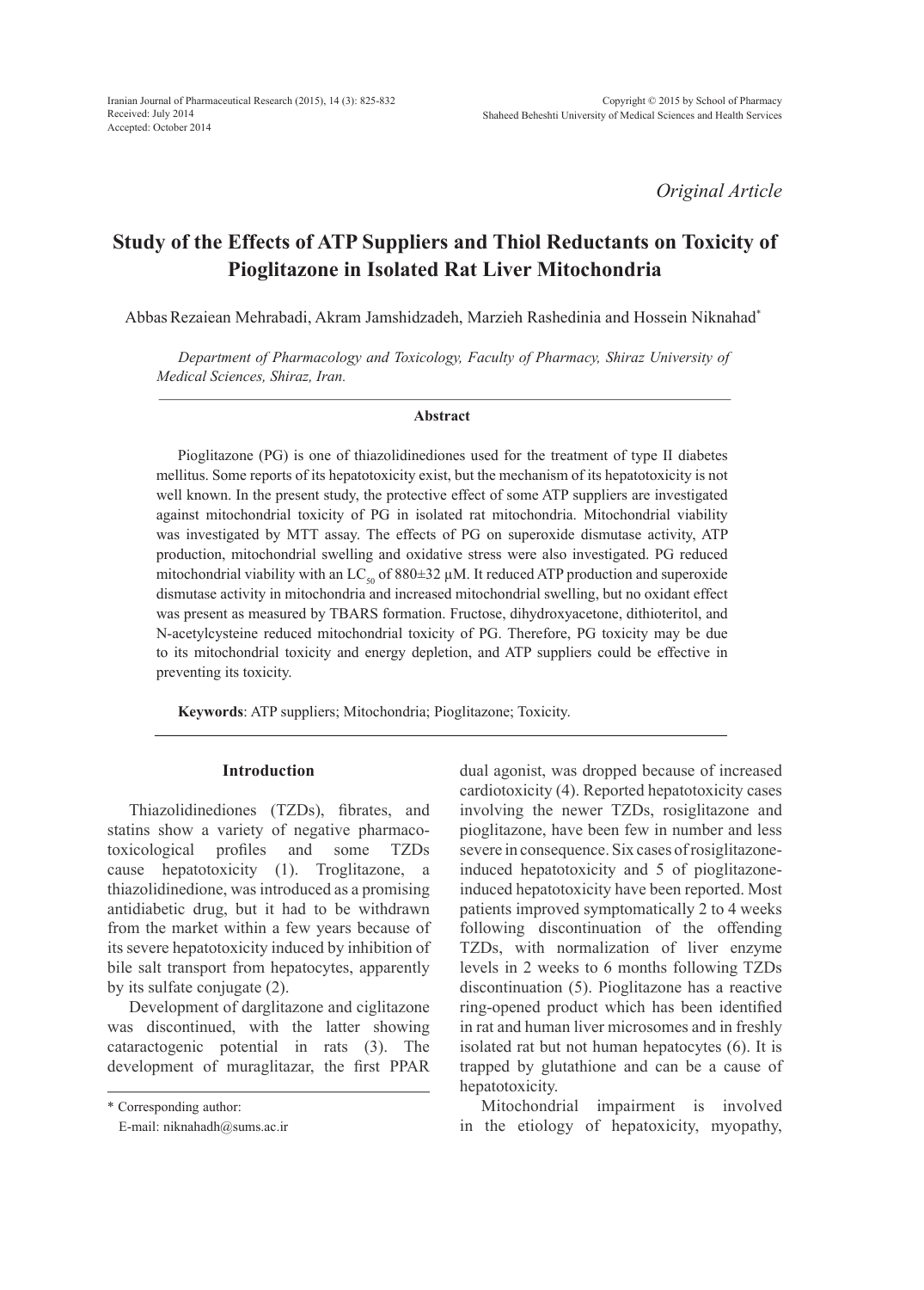cardiomyopathy, rhabdomyolysis, and other side effects of some contemporary therapeutics (7).

Some studies suggest that TZDs-induce mitochondrial swelling, disturbance in membrane potential and abnormality in mitochondrial permeability. TZDs also behaved as uncouplers of respiration in addition to having strong inhibitory effects on Complexes II<sup>+</sup>, III, IV, and V in mitochondrial respiratory chain (8), and troglitazone is cytotoxic to HepG2 cells and rat and human hepatocytes (9).

Mitochondrial swelling can be initiated by many agents and spontaneous swelling can be reversed by the addition of adenosine triphosphate (10). Mitochondrial depolarization and swelling can also be due to non-specific permeabilization of the inner mitochondrial membrane  $(11)$ .

The purpose of this study was to investigate the mechanisms of pioglitazone toxicity and protective effects of some ATP suppliers such as fructose and dihydroxyacetone and thiol reductant e.g dithioteritol and N-acetylsysteine.

### **Experimental**

# *Chemicals*

Pioglitazone hydrochloride, 5-diphenyl tetrazolium bromide (MTT), dithioteritol (DTT), N-acetylcysteine (NAC), and other chemicals were purchased from the Sigma Chemical Co. (Germany). Dihydroxyacetone (DHA), fructose and 5,5›-dithiobis-(2-nitrobenzoic acid (DTNB) were purchased from Merck Chemical Co. (Germany).

### *Animals*

Male Sprague-Dawley rats (200-250 g) were obtained form the Laboratory Animals Research Center of Shiraz University of Medical Sciences. The rats were maintained under controlled temperature, 12 hours light/12 hours dark conditions for one week before the start of the experiments. They were allowed to feed standard laboratory chaw and tap water *ad libitum*. The animals were treated according to the guideline of the Ethics Committee of Shiraz University of Medical Sciences.

# *Preparation of mitochondria*

Rats were anaesthetized by injection of 60 mg/Kg thiopental and the liver was removed and minced in a cold manitol solution containing 0.225 M D-manitol, 75 mM sucrose and 0.2 mM ethylenediaminetetraacetic acid (EDTA). Approximately 30 g of the minced liver was gently homogenized in a glass homogenizer with a Teflon pestle and then centrifuged at  $700 \times g$  for 10 min at 4 °C to remove nuclei, unbroken cells and other non-subcellular tissues. The supernatant was centrifuged at 7000×*g* for 20 min. The second supernatant was pooled as the crude microsomal fraction and the pale loose upper layer, which was rich in swollen or broken mitochondria and lysosomes was washed away. The dark packed lower layer (heavy mitochondrial fraction) was resuspended in the manitol solution and recentrifuged twice at 7000×*g* for 20 min. The heavy mitochondrial sediments were suspended in Tris solution containing 0.05 M Tris-HCl buffer (pH 7.4) 0.25 M sucrose,  $20 \text{ mM KCl}$ ,  $2.0 \text{ mM MgCl}_2$  and  $1.0 \text{ m}$ mM  $\text{Na}_2\text{HPO}_4$  at 4 °C before assay.

### *Experimental design*

In order to determine the  $LC_{50}$  of pioglitazone, mitochondrial viability was investigated by 3-(4, 5-dimethylthiazol-2-yl) 2, 5-diphenyl tetrazolium bromide (MTT) assay. Different concentrations of pioglitazone (10 to 1000  $\mu$ M) were used and LC<sub>50</sub> of pioglitazone was determined.

In the rest of the study, a dose of 880  $\mu$ M pioglitazone with regards to LC<sub>50</sub>, and a submaximal dose of DTT, NAC, fructose or DHA with regards to pervious studies were selected. Mitochondrial suspensions were divided into 10 groups of six duplicate samples. Group 1 was considered as control, groups 2 to 5 were treated with DTT, NAC, fructose and dihydroxyacetone, group 6 treated with pioglitazone (880 µM) and group 7 to 10 treated with pioglitazone (880  $\mu$ M) plus DTT, NAC, fructose and dihydroxyacetone, respectively. Mitochondrial suspensions were incubated for 1 hour at 37 °C.

# *MTT assay*

Viability of isolated mitochondria was assessed by a modified to MTT assay (12). Tubes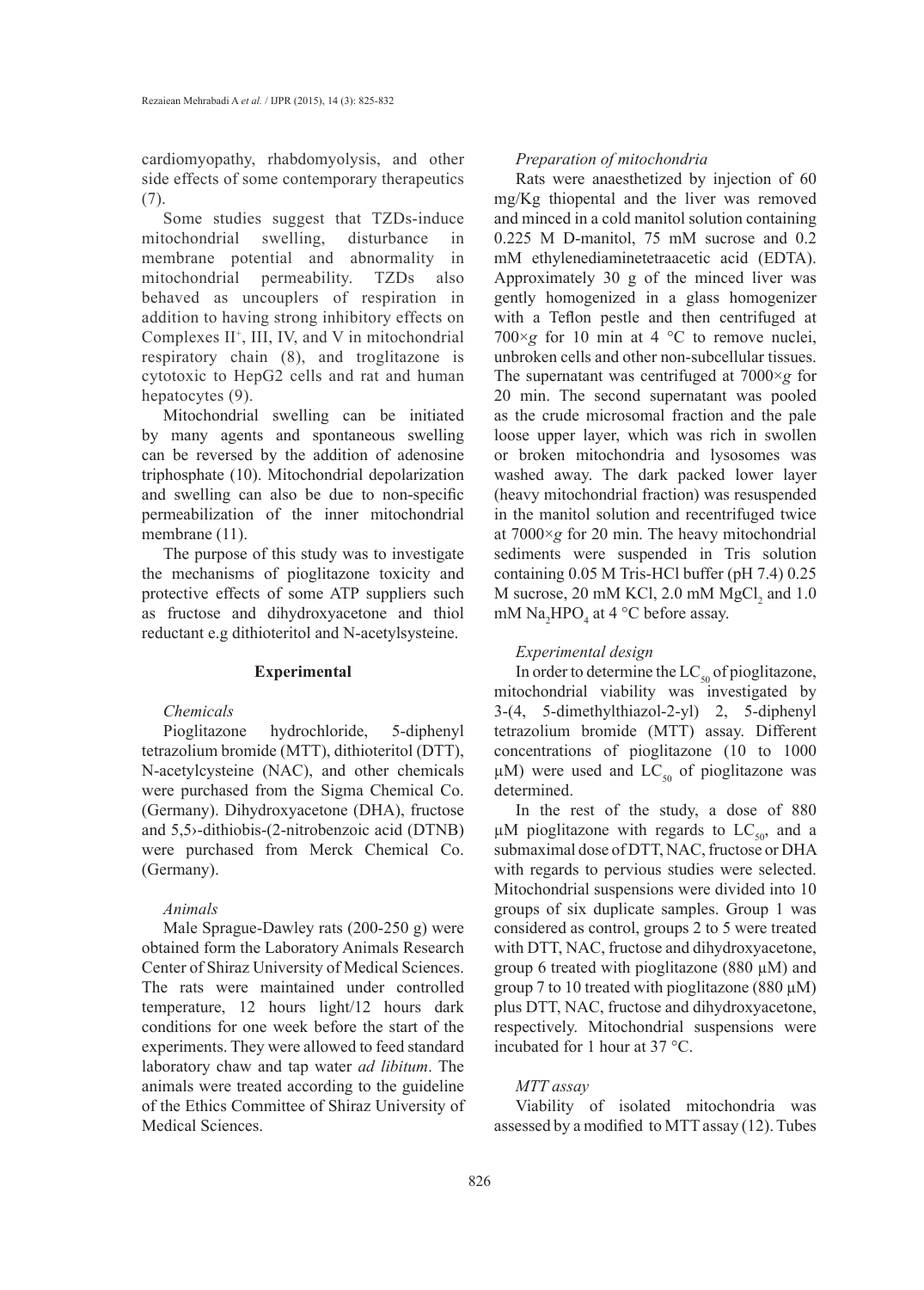containing mitochondria were incubated at 37 ˚C for 1 h. After washing with the mitochondria suspension buffer, they were centrifuged at 1000 g and 4 ˚C for 20 min. Then 1 mL of MTT solution was added to each tube and incubated at 37 ˚C for 1 h. After centrifugation at 1000 g for 20 min again, 1 mL DMSO was added to each tube and the tubes were shaked well. Then, 100 µl of each sample was poured in Elisa plate wells, and the intensity of color was measured by Elisa reader at 560 and 630 nm. Viability of mitochondria was measured as a percentage of control (12).

### *Lipid peroxidation*

Lipid peroxidation was assessed by measurement of thiobarbituric acid reactive compounds (TBARS). The amount of reactive products formed was calculated by using an extension coefficient of 165 mM<sup>-1</sup> cm<sup>-1</sup> at 532 nm (13).

# *Determination of GSH and GSSG*

The supernatant was analyzed for reduced glutathione (GSH) by the 5, 5›-dithiobis-2 nitrobenzoic acid (DTNB) recycling procedure (14). GSSG (oxidized glutathione) plus GSH were determined in supernatant after mixing with 1 mL of 5% sodium borohydride (NaBH<sub>4</sub>), a reducing agent, and the resulting sulfhydryl groups of GSH were assayed as described (15).

#### *Superoxide dismutase activity*

Superoxide dismutase (SOD) activity was determined using a Cayman Chemical SOD assay Kit. SOD catalyzes the dismutation of superoxide anion radical  $(O_2^{\text{-}})$  to hydrogen peroxide and oxygen. In the presence of SOD, the superoxide radical  $O_2^{\text{-}}$  undergoes a dismutation into  $O_2$  and  $H_2O_2$ , which results in formazan formation. Hence, this competing assay yields to the indirect measurement of SOD activity (16,17). One hour after incubation of mitochondria with pioglitazone alone or with other compounds, the suspension was washed twice with buffer B, the 1 mL de-ionized water was added and centrifuged. Ten mL of the sample was added to microplates and 200 µL of radical detector was added. In the last stage, 20 µL of xanthine oxidase was added and after shaking

and equilibrating with the room temperature, its absorbance was monitored at 400-460 nm.

SOD activity of the samples was calculated using the equation from the linear regression of the standard curve for each sample. One unit is defined as the amount of enzyme needed to exhibit 50% dismutation of the superoxide radical (16,17).

#### *Protein measurement*

Mitochondrial protein concentrations were determined using the method developed by Bradford (18).

#### *Mitochondrial swelling measurement*

 Two mL of sucrose – Tris solution (0.34 M) was added to 1 mL of mitochondria suspension. The absorbance was recorded every 5 min for 1 hour, at 250 nm. One mL of sucrose–Tris solution (0.34M) was as blank. Then one mL of the solution containing:  $MgCl<sub>2</sub>$  0.003 M, ATP 0.005 M, EDTA 0.2 mM was added and again the absorbance was recorded at 250 nm.

#### *Measurement of ATP*

ATP levels were measured by HPLC, using a C-18 column, Knouver HPLC system coupled with a dual absorbance UV detector (Model 2487) equipped with a computer system with a ChromGate software program for data processing, as previously explained (19). Briefly, one mL of isolated mitochondria was mixed with 1 mL of KOH 0.05 M (on ice), then, 2 mL deionized water was added; after 2 min, 650  $\mu$ L of  $KH_2PO_4$  (0.05 M) was added, and vortexed. After filteration using filter paper, this solution was kept in freezer until injection to HPLC. ATP was measured by the method explained before. The mobile phase was 0.05 M ammonium dihydrogen phosphate (pH=6.0) with a flow rate of 1 mL/min. The absorbance of nucleotides was recorded at 254 nm and the run time of 20 min. The concentration of ATP was determined in terms of nanomole nucleotide per mg of protein.

# *Statistical analysis*

All values were expressed as Mean±SEM of 6 experiments. Analysis of variance (ANOVA) followed by student Newmans-Keuls test was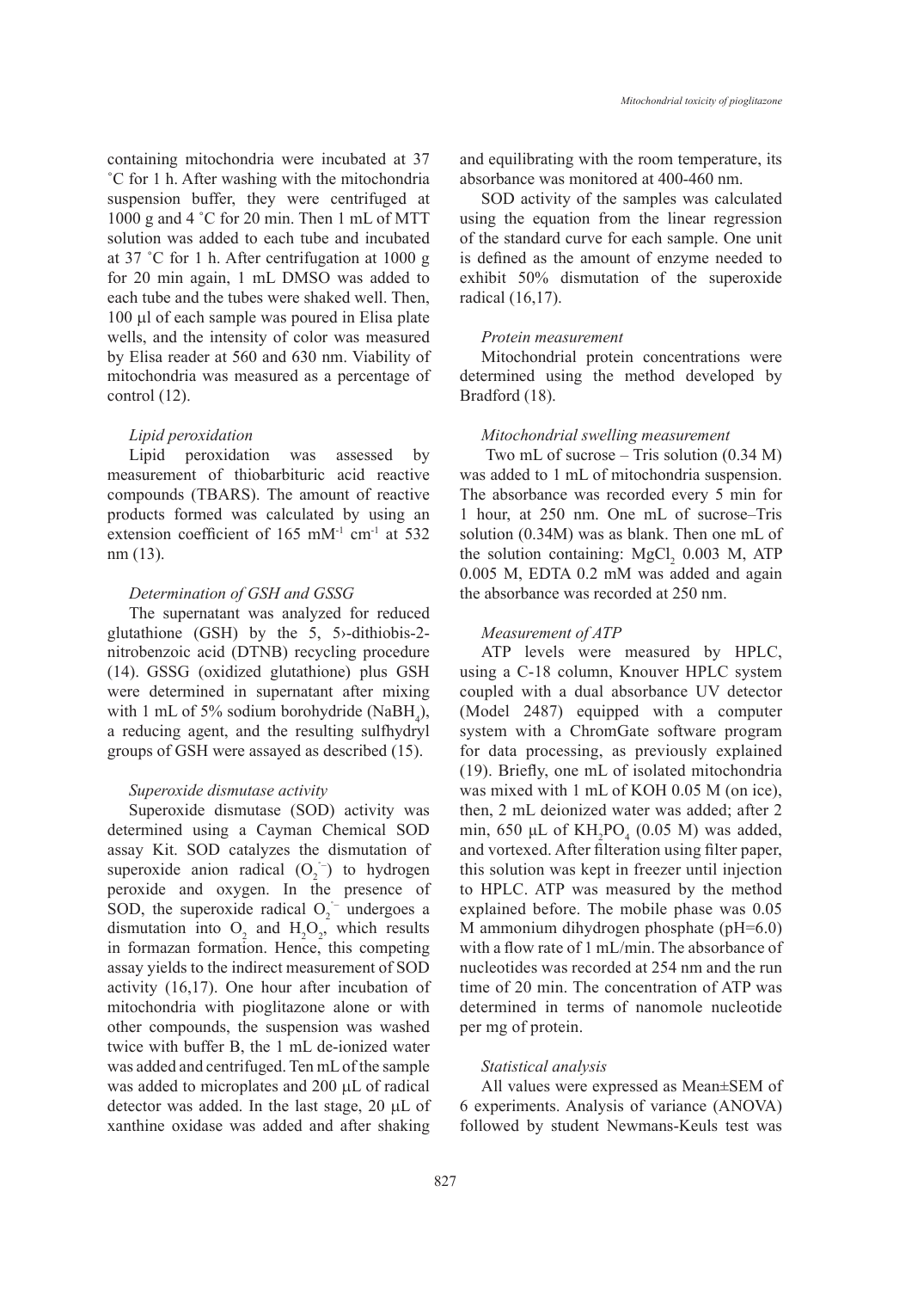

**Figure 1.** Mitochondrial viability in the presence of different concentrations of pioglitazone. \*\*Significantly different from control (p<0.01).

\*\*\*Significantly different from pioglitazone (p<0.001).

used to evaluate the significance of the results obtained. All analyses were performed using SPSS software.

### **Results**

*Effect of pioglitazone on the viability of mitochondria*

Pioglitazone was toxic towards freshly isolated rat mitochondria and the incubation of mitochondria with pioglitazone for 1 hour resulted in loss of mitochondrial viability in a dose-dependent manner with an LC<sub>50</sub> of 880  $\mu$ M (846.59-910.97) (Figure 1).

Simultaneous treatment of mitochondria with pioglitazone and dihydroxyacetone (DHA; 2 mM) or fructose (5 mM) significantly prevented pioglitazone toxicity (Figure 2). N-acetylcysteine (NAC; 0.2 mM), or dithioteritol (DTT; 0.5 mM) also significantly prevented the mitochondrial toxicity induced by pioglitazone (Figure 3).

*Effect of pioglitazone on GSH and GSSG content of mitochondria*

After one hour of incubation, GSH and GSSG content of pioglitazone-treated mitochondria did not change compared to untreated mitochondria (Table 1).

Pioglitazone did not affect lipid peroxidation in isolated mitochondria and TBARs concentration was not significantly greater in mitochondrial suspension treated with pioglitazone than that of control non-treated mitochondria (Table 2).

*Effect of pioglitazone on mitochondrial swelling* Pioglitazone (880 µM) induced mitochondrial swelling (Figure 4), however, DTT and NAC as thiol reductants (Figure 4), and fructose and DHA as ATP supplier did not prevent mitochondrial swelling induced by pioglitazone (data not shown).

# *Effect of pioglitazone and ATP suppliers and thiol-reductants on SOD activity*

Pioglitazone (880 μM) reduced SOD activity



**Figure 2.** Mitochondrial viability in the presence of pioglitazone and DHA (2 mM) and fructose (5 mM). \*\*\*Significantly different from control (p< 0.001).\*\*Significantly different from pioglitazone treated (*p*< 0.01). \*Significantly different from pioglitazone treated (*p*<0.05).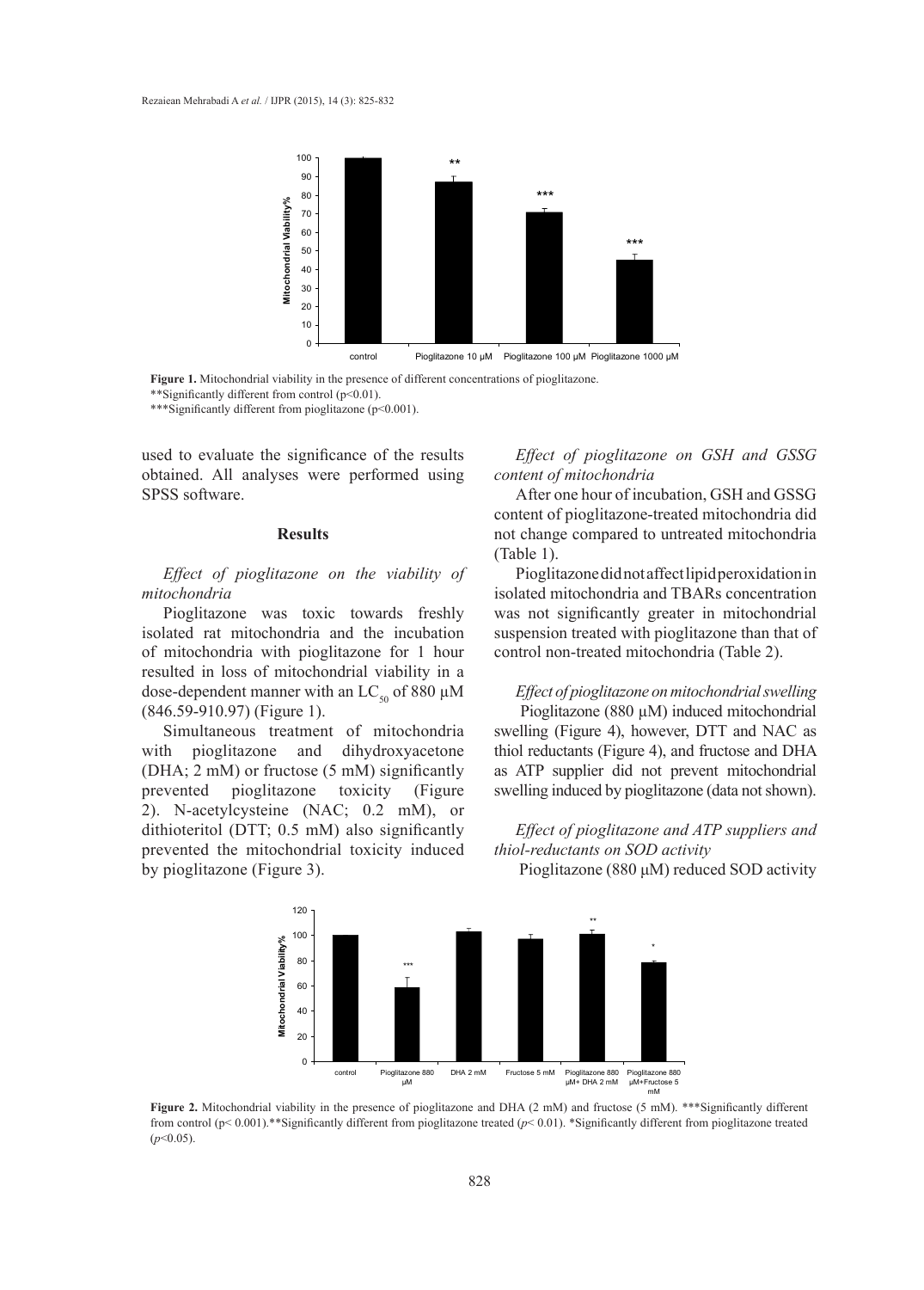

**Figure 3.** Mitochondrial viability in the presence of pioglitazone and DTT (0.5 mM) and NAC (0.2 mM). \*\*\*Significantly different from control (*p*< 0.001). \*\*Significantly different from pioglitazone treated (*p*<0.01). \*Significantly different from pioglitazone treated  $(p<0.05)$ .

**Table 1.** Effect of pioglitazone on GSH/GSSG content of isolated rat liver mitochondria.

|                          | GSH (nmol/mg protein) | GSSG (nmol/mg protein) |
|--------------------------|-----------------------|------------------------|
| Control                  | $26.60 \pm 1.96$      | $3.45 \pm 0.23$        |
| Pioglitazone $880 \mu M$ | $27.58 \pm 1.22$      | $4.0 \pm 0.29$         |

Note: GSH and GSSG were measured as explained under materials and methods.

All data are given as Mean±SEM of different experiments. pioglitazone did not affect on GSH/GSSG content of mitochondria compared to control.

and DTT and DHA, but not fructose or NAC, prevented pioglitazone induced inhibition of SOD activity (Table 3).

# *Effect of pioglitazone on ATP synthesis by mitochondria*

 Incubation of mitochondria with 880 μM pioglitazone for 1 hour resulted in reduction of ATP synthesis by mitochondria. Addition of DHA (2 mM) to the incubation mixture prevented ATP depletion by pioglitazone (Figure 5). However, fructose (Figure 5), DTT or NAC were not able to prevent ATP depletion by pioglitazone (data not shown).

|                         | Table 2. Effect of pioglitazone on lipid peroxidation in isolated |  |  |
|-------------------------|-------------------------------------------------------------------|--|--|
| rat liver mitochondria. |                                                                   |  |  |

|                     | MDA (nmol/mg protein) |
|---------------------|-----------------------|
| Control             | $2.24 \pm 0.07$       |
| $H2O290$ mM         | $3.20* \pm 0.04$      |
| Pioglitazone 880 µM | $1.92 \pm 0.02$       |

Note: All data are given as Mean ± SEM of different experiments. TBARs concentration was not significantly greater in mitochondrial suspension treated with pioglitazone than that of controls. \*significantly different from control (*p*<0.001).

### **Discussion**

Thiazolidinediones (TZDs) act to decrease insulin resistance. Their primary action is the regulation of genes involved in glucose and lipid metabolism and adipocyte differentiation. TZDs are ligands of peroxisome proliferator-activated receptor-gamma (PPAR-γ), part of the steroid and thyroid superfamily of nuclear receptors. These PPAR receptors are found in muscle, fat, and liver. Pioglitazone and rosiglitazone are TZDs available currently in many countries. Pioglitazone has PPAR-α as well as PPAR-γ activity. Pioglitazone is metabolized by CYP2C8 and CYP3A4 to active metabolites (20).

 Mitochondrial dysfunction caused by some of the TZDs, fibrates, and statins have been previously reported based on studies of membrane potential, mitochondrial swelling and assays of the respiratory chain in isolated mitochondria (21).

 Tirmenstein *et al.* showed that troglitazone caused a drop in membrane potential in HepG2 cells and also a decrease in ATP levels (22).

Masubuchi *et al*., have reported that troglitazone and ciglitazone, at concentrations of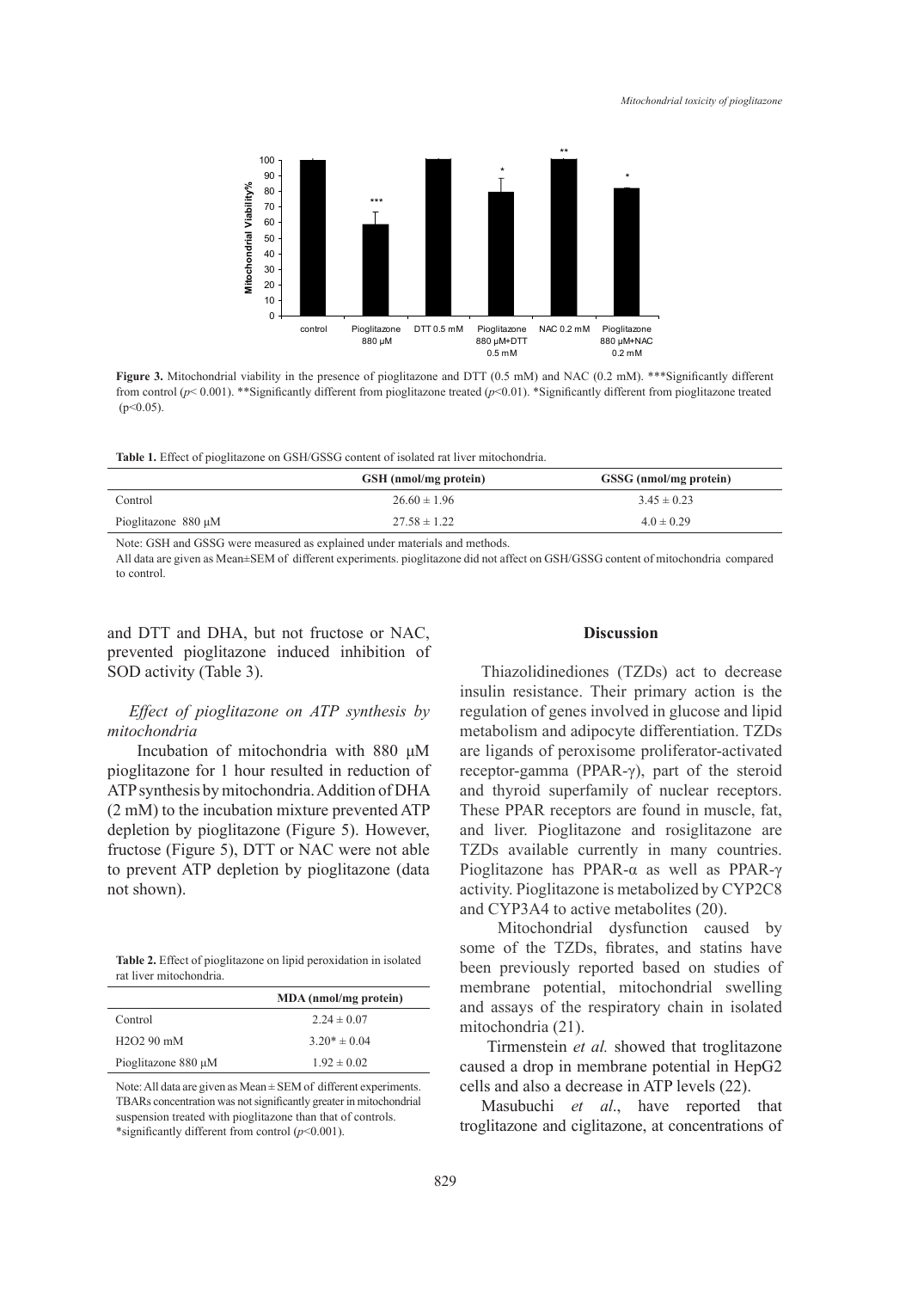

**Figure 4.** Effects of thiol reductants on mitochondrial swelling induced by pioglitazone and  $CaCl<sub>2</sub>$ .

**Table 3.** Effect of pioglitazone with and without ATP suppliers or thiol reductants on SOD activity in isolated rat liver mitochondria.

|              | SOD(U/mL/mg protein) |
|--------------|----------------------|
| Control      | $79.11 \pm 3.51$     |
| Pioglitazone | $58.19 \pm 2.69$     |
| <b>DTT</b>   | $74.33 \pm 0.86$     |
| Pio+DTT      | $73.25* \pm 0.84$    |
| <b>DHA</b>   | $73.18 \pm 1.23$     |
| $Pio+DHA$    | $75.09* \pm 1.70$    |
| <b>NAC</b>   | $79.26 \pm 0.93$     |
| Pio+NAC      | $76.50 \pm 5.57$     |
| Fructose     | $78.27 \pm 0.92$     |
| Pio+Fructose | $76.33 \pm 1.43$     |

Note: All data are given as Mean±SEM of different experiments. \*Significantly different from pioglitazone *(p<*0.05).

Pio: Pioglitazone

DTT: Dithioteritol

DHA: Dihydroxyacetone

25 μM and above, caused mitochondrial swelling, decreased mitochondrial membrane potential, and induced irreversible mitochondrial permeability transition in mouse liver mitochondria whereas rosiglitazone and pioglitazone did not cause these effects (21).

 In the present study, we showed that pioglitazone was toxic towards isolated rat liver mitochondria in a dose dependent manner, and decreased ATP synthesis by mitochondria. ATP supplier compounds reduced mitochondrial toxicity and prevented ATP depletion by pioglitazone. Therefore, the results of our study suggest that toxicity of pioglitazone is partly mediated by ATP depletion due to inhibition of mitochondrial respiration which supports previous reports (8). Our data also suggest that ATP suppliers are effective in preventing



**Figure 5.** Effect of pioglitazone and DHA (2 mM) on ATP synthesis by mitochondria. \*\*Significantly different from control ( $p$ < 0.01). \*Significantly different from pioglitazone treated (*p*<0.05).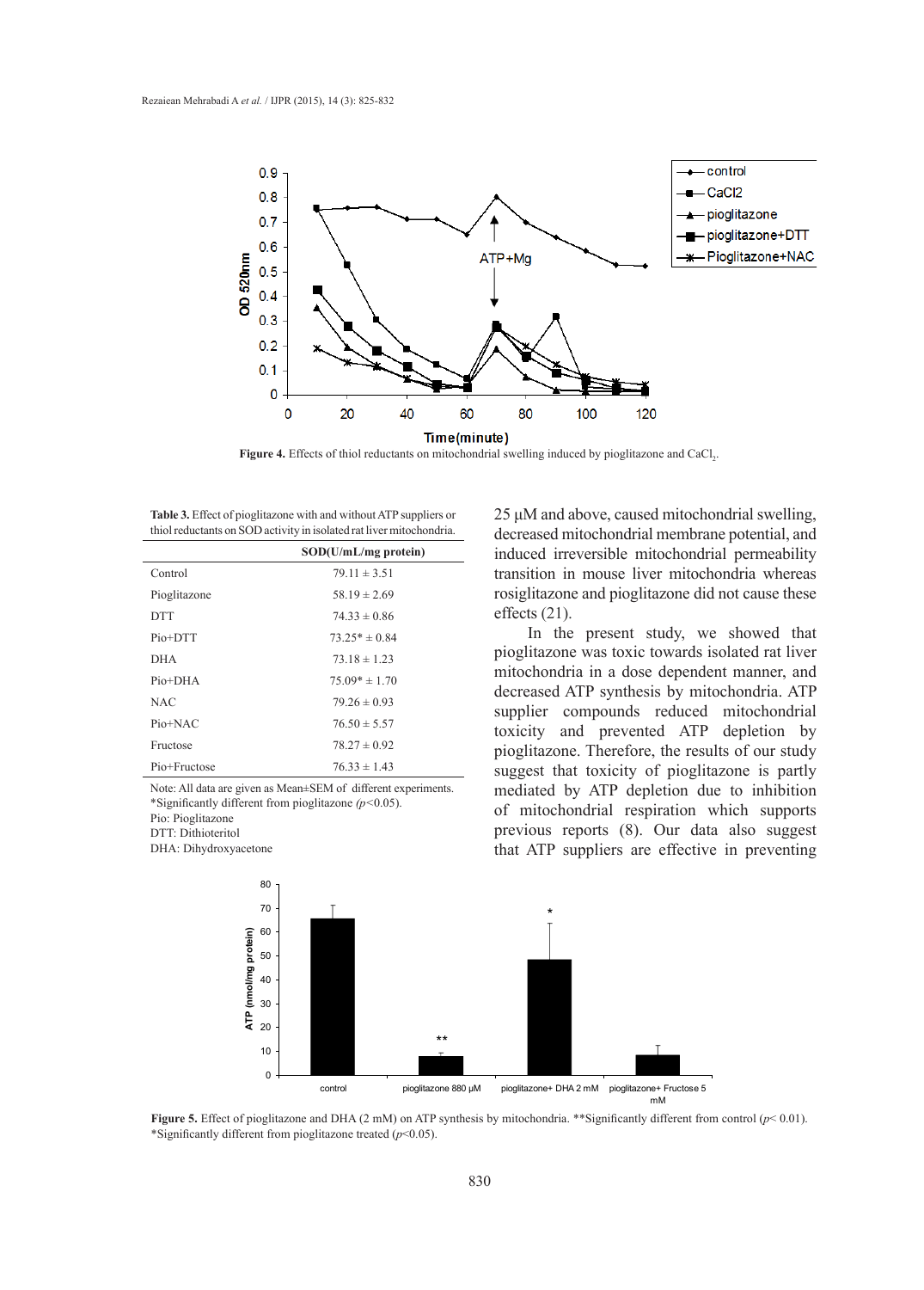pioglitazone toxicity by providing energy. DHA was also able to bind pioglitazone (data not shown) *in-vitro* and possibly can prevent mitochondrial toxicity by removing pioglitazone from binding sites.

Another mechanism proposed for toxicity of pioglitazone is oxidative stress and GSH depletion (7). However, pioglitazone did not induce lipid peroxidation or GSH depletion in mitochondria in our experiments which may be because of low metabolism or lack of metabolism of pioglitazone in isolated mitochondria. However, thiol providers, DTT or NAC protected mitochondrial toxicity of pioglitazone. Some studies have shown that pioglitazone has a reactive ringopened product which is trapped by glutathione and positively identified by high performance liquid chromatography (7). Therefore, DTT or NAC possibly bind to pioglitazone metabolite or increase GSH content of mitochondria and detoxify the toxic metabolite(s) of pioglitazone. Therefore, it is possible that in our study because of lack of activity of metabolizing enzymes, as we used isolated mitochondria, the ring-opened product is not formed and GSH is not consumed.

Superoxide dismutases (SODs) are metalloenzymes that catalyze the dismutation of the superoxide anion to molecular oxygen and hydrogen peroxide and thus form a crucial part of the cellular antioxidant defense mechanisms (23).

Mitochondrial Mn-SOD prevents cellular damage because it scavenges toxic superoxide radicals (24). We found that the activity of SOD in liver mitochondria was inhibited significantly after 1 hour of pioglitazone treatment. This effect was prevented significantly by administration of DHA and DTT. However, because lipid peroxidation and GSH depletion were not present in this model, oxidative stress was not a major mechanism of toxicity of pioglitazone in isolated mitochondria.

Our results therefore, suggest that mitochondrial toxicity of pioglitazone is partially mediated by ATP depletion, and ATP suppliers such as DHA may provide a protective effect on pioglitazone-induced toxicity.

#### **Acknowledgments**

This research was supported by Shiraz

University of Medical Sciences. The project was a part of MSc thesis of Mr. Abbas Rezaeian Mehrabadi, at the department of Pharmacology and Toxicology, Faculty of Pharmacy, Shiraz University of Medical Sciences.

# **References**

- HE Lebovitz. Differentiating members of the (1) thiazolidinedione class: a focus on safety, Diabetes. *Metab. Res. Rev*. (2002) 2: 23-29.
- D Gerard-Monnier, S Fougeat and J Chaudiere. (2) Glutathione and cysteine depletion in rats and mice following acute intoxication with diethylmaleate. *Biochem. Pharmacol*. (1992) 43: 451-456.
- MD Aleo, CM Doshna and KA Navetta. Ciglitazone-(3) induced lenticular opacities in rats: *in-vivo* and whole lens explant culture evaluation. *J. Pharmacol. Exp. Ther*. (2005) 312: 1027-1033.
- (4) SE Nissen, K Wolski and EJ Topol. Effect of muraglitazar on death and major adverse cardiovascular events in patients with type 2 diabetes mellitus. *JAMA Nov.* (2005) 294: 2581-2586.
- RB Marcy Todd and M Steve. Second-generation (5) thiazolidindiones and hepatotoxicity. *Ann. Pharmaco. Ther*. (2004) 38: 1419-1423.
- TMG Baughman, K Wells-Knecht, IS Silver, LO Tylor (6) and Z Zhao. Metabolic activation of pioglitazone identified from rat and human liver microsomes and freshly isolated hepatocytes. *Drug Metab. Dispos.* (2005) 33: 733-738.
- (7) DE Amacher. Drug-associated mitochondrial toxicity and its detection. *Curr. Med. Chem.* (2005) 12: 1829- 1839.
- (8) S Nadanaciva, JA Dykens, A Bernal, RA Capaldi and Y Will. Mitochondrial impairment by PPAR agonists and statins identified via immunocaptured OXPHOS complex activities and respiration. *Toxicol. Appl. Pharmacol*. (2007) 223: 277-287.
- M Yasuhiro. Metabolic and non-metabolic factors (9) determinating troglitazone hepatotoxicity, a review. *Drug Metab. Pharmaco*. (2006) 21: 347-356.
- $(10)$  AL Lehninger. Reversal of various type of mitochondrial swelling by adenosine triphosphate. *J. Biol. Chem*. (1959) 234: 2187.
- (11) RF Castilho, AR Meinicke, AM Almeida, M Hermes-Lima and AE Vercesi. Oxidative damage of mitochondrial induced by Fe (II) citrate is potentiated by  $Ca<sup>2+</sup>$  and includes lipid peroxidation and alteration in membrane proteins. *Arch. Biochem. Biophys* (1994) 308: 158-163.
- A Mohammadi-Bardbori and M Ghazi-Khansari. (12) Nonthiol ACE inhibitors, enalapril and lisinopril are unable to protect mitochondrial toxicity due to paraquat. *Pest. Biochem. Physiol.* (2007) 89: 163-167.
- MAV Babincoval, E Altaner, Z Baeova and P (13)Babinec. Doxorubicin mediated free iron release from ferritin magnetopartions for cancer therapy at higher